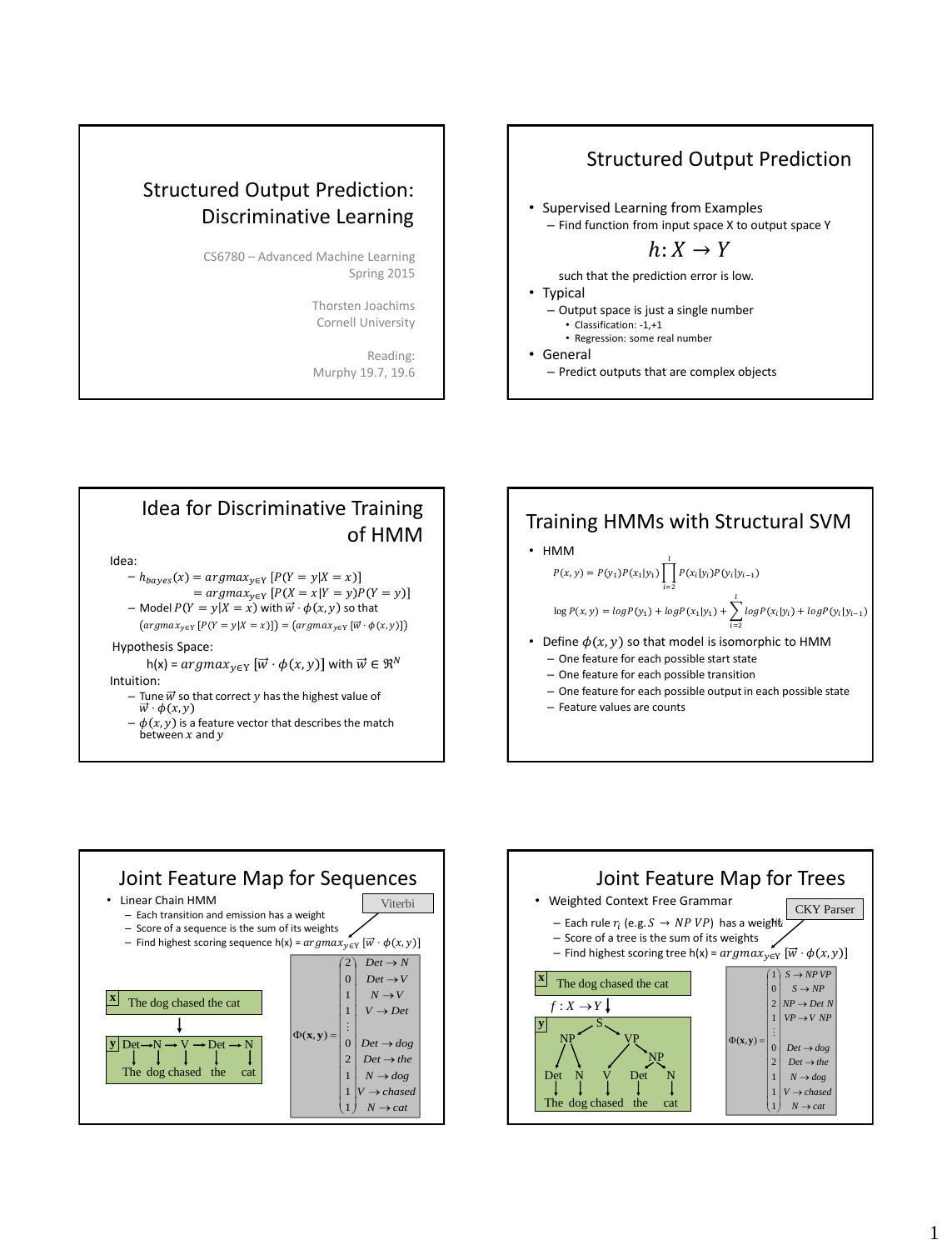

#### Structural SVM Training Problem **Hard-margin optimization problem:**<br> $\min_{\vec{w}} \quad \frac{1}{2} \vec{w}^T \vec{w}$ min  $\overline{\forall y \in Y \setminus y_1 : \overline{w}^T \Phi(x_1, y_1) \geq \overline{w}^T \Phi(x_1, y) + 1}$  $s.t.$  $\forall y \in Y \setminus y_n : \vec{w}^T \Phi(x_n, y_n) \geq \vec{w}^T \Phi(x_n, y) + 1$ • Training Set:  $(x_1, y_1)$ , ...,  $(x_n, y_n)$ Prediction Rule:  $h_{sym}(x) = argmax_{y \in Y} [\vec{w} \cdot \phi(x, y)]$ • Optimization: – Correct label *y<sub>i</sub>* must have higher value of  $\vec{w} \cdot \phi(x, y)$  than any incorrect label *y* – Find weight vector with smallest norm







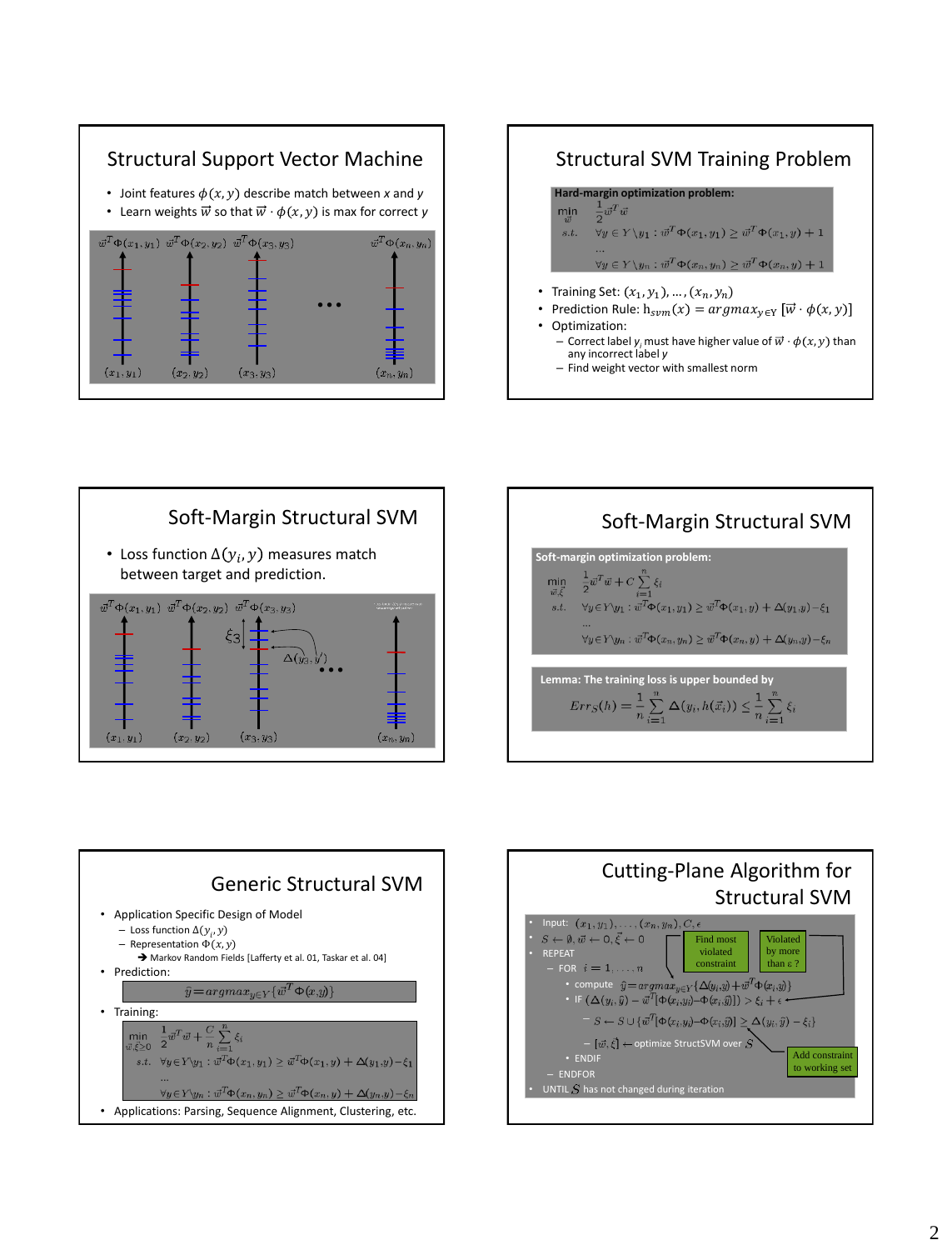#### Polynomial Sparsity Bound

• Theorem: The sparse-approximation algorithm finds a solution to the soft-margin optimization problem after adding at most

$$
n \frac{4CA^2R^2}{\epsilon^2 \cdot S}
$$

constraints to the working set, so<sup>f</sup>that the Kuhn-Tucker conditions are fulfilled up to a precision  $\epsilon$ . The loss has to be bounded  $0 \leq \Delta(y_i, y) \leq A$ , and  $\|\phi(x, y)\| \leq R$ .



#### Experiment: Natural Language Parsing • Implemention – Incorporated modified version of Mark Johnson's CKY parser - Learned weighted CFG with  $\epsilon = 0.01, C = 1$ . • Data – Penn Treebank sentences of length at most 10 (start with POS)

- Train on Sections 2-22: 4098 sentences
- Test on Section 23: 163 sentences

| 1030 OH JOCHOH 43. 103 SCHICHCOS |               |                |                      |
|----------------------------------|---------------|----------------|----------------------|
|                                  | Test Accuracy |                |                      |
| Method                           | Acc           | F <sub>1</sub> |                      |
| PCFG with MLE                    | 55.2          | 86.0           |                      |
| SVM with $(1-F_1)$ -Loss 58.9    |               |                | $88.5$ [TsoJoHoAl04] |

– more complex features [TaKlCoKoMa04]





## Conditional Random Fields (CRF)

• Model:

$$
-P(y|x,w) = \frac{\exp(w \cdot \Phi(x,y))}{\sum_{y \in \exp(w \cdot \Phi(x,y'))}}
$$

$$
-P(w) = N(w|0, \lambda I)
$$

- Conditional MAP training:  $\widehat{w} = \text{argmax}_{w} [-w \cdot w + \lambda \sum_{i} \log(P(y_i|x_i, w))]$
- Prediction for zero/one loss:

$$
\hat{y} = \text{argmax}_{y} [w \cdot \Phi(x, y)]
$$